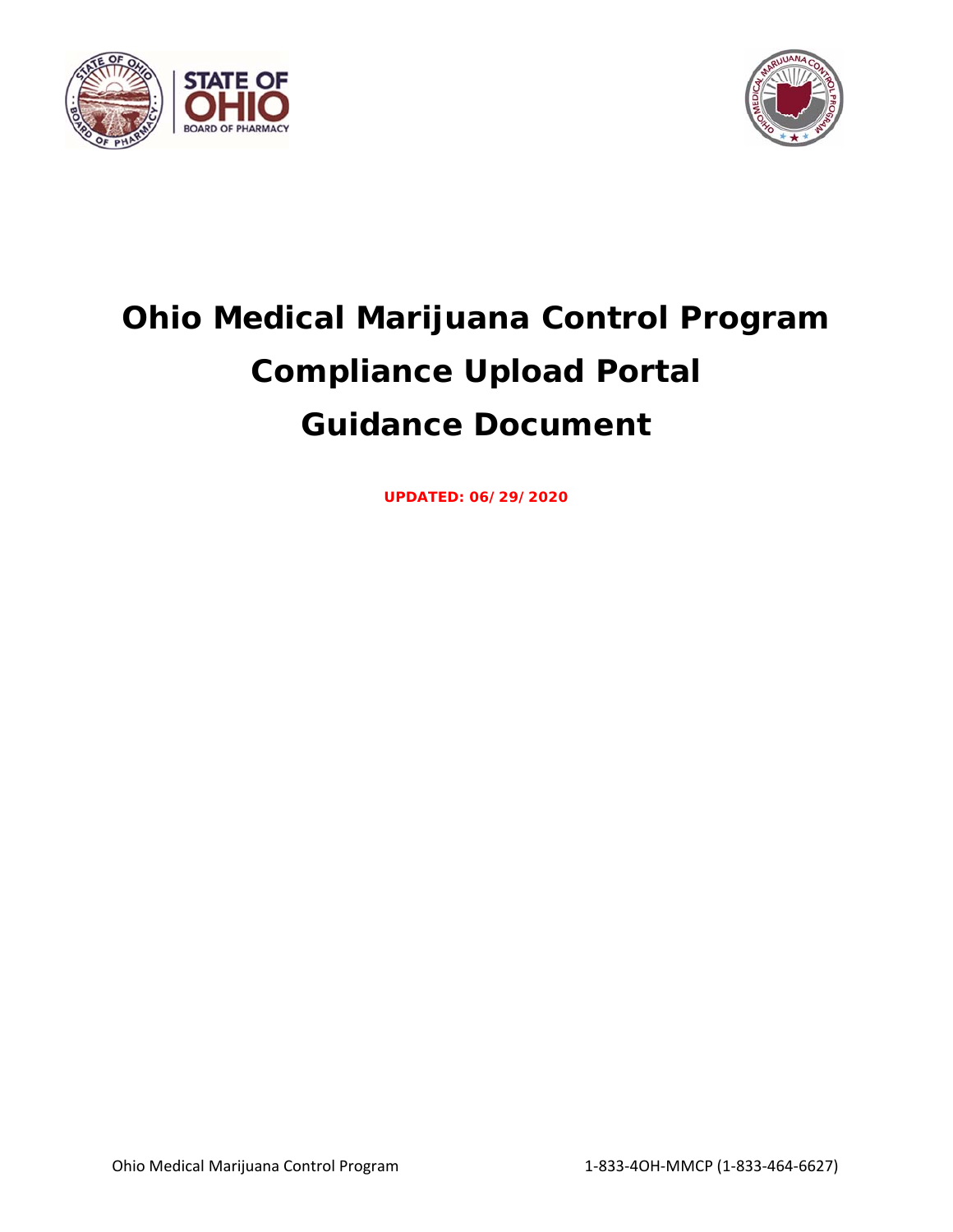



## Ohio Medical Marijuana Control Program<br>Compliance Upload Portal Guidance Document

#### **Contents**

| $\mathbf{L}$ |      |  |  |  |
|--------------|------|--|--|--|
| A.           |      |  |  |  |
| <b>B.</b>    |      |  |  |  |
| C.           |      |  |  |  |
| II.          |      |  |  |  |
|              | III. |  |  |  |
| IV.          |      |  |  |  |
| V.           |      |  |  |  |
|              |      |  |  |  |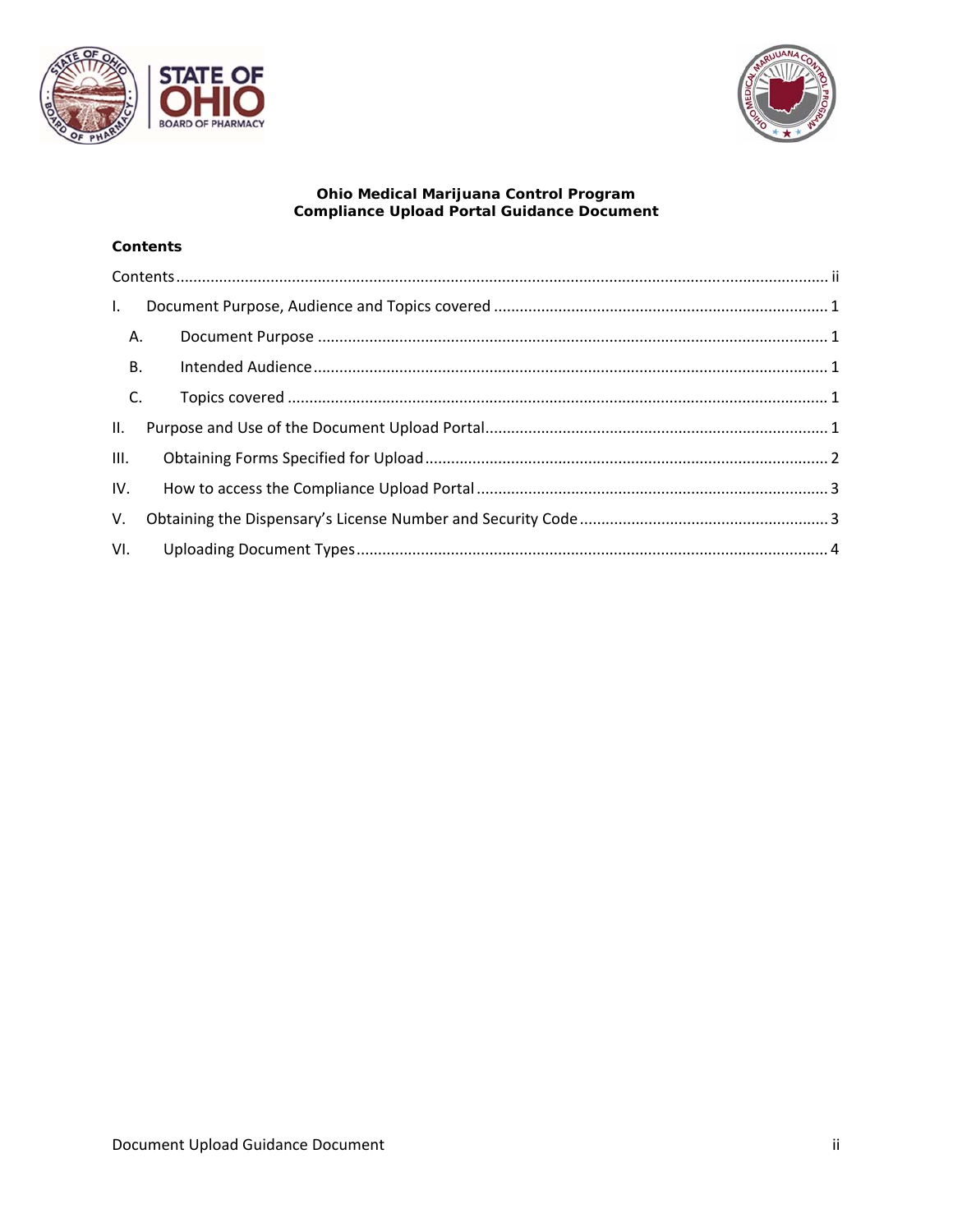



#### **I. Document Purpose, Audience and Topics covered**

#### A. Document Purpose

This reference document is designed to provide a step-by-step guide to licensed dispensaries on uploading specified forms to the State Board of Pharmacy's "Compliance Upload Portal" website.

#### B. Intended Audience

The intended audiences for this document are dispensary Associated Key Employees responsible for submitting forms to the Board.

#### C. Topics covered

The topics covered in this guidance document include:

- Purpose and Use of the Compliance Upload Portal
- How to access the Compliance Upload Portal
- Creating Username and Password
- Uploading document types

#### **II. Purpose and Use of the Compliance Upload Portal**

The Board has developed a Compliance Upload Portal to allow for filing of compliance forms that require timely notification and response from the Board. The Compliance Upload Portal is not intended to accept all forms, but only those pre-identified as needing timely response. The following forms are documents that can be uploaded into the Compliance Upload Portal:

| Request for Medical Marijuana Manual OARRS Submission<br>Variance | Required when POS system is unable<br>to file OARRS (PMP) data within 5<br>minutes of transaction.                                                                                                                                                         |
|-------------------------------------------------------------------|------------------------------------------------------------------------------------------------------------------------------------------------------------------------------------------------------------------------------------------------------------|
| Medical Marijuana Dispensary Operational Request                  | Required to request specified<br>operational changes. See specifics<br>below.                                                                                                                                                                              |
| Medical Marijuana Dispensary Incident Report                      | Required to report specified incidents.<br>See specifics below.                                                                                                                                                                                            |
| Medical Marijuana Licensee Compliance Report                      | Required to report specified alleged<br>violations. See specifics below.                                                                                                                                                                                   |
| Medical Marijuana Dispensary License Surety Bond                  | Dispensary Surety Bond form.                                                                                                                                                                                                                               |
| Temporary Certificate of Authority Form                           | Request for temporary Designated<br>Representative due to termination,<br>death, or incapacitation.                                                                                                                                                        |
| Dispensary Written Notice of Business Discontinuance              | Notice of business discontinuance.                                                                                                                                                                                                                         |
| Request to Sell Medical Marijuana Device                          | Device submission form for Marketing<br>and Advertising review.                                                                                                                                                                                            |
| Dispensary Temporary Access Request                               | Request for temporary visitor access<br>to designated areas of dispensary.                                                                                                                                                                                 |
| Medical Marijuana Dispensary Special Event Request Form           | Request special events held at a<br>licensed dispensary that involves<br>persons other than patients,<br>caregivers, or licensed dispensary<br>employees, community events,<br>festivals, fairs, conferences,<br>educational events, and product<br>shows. |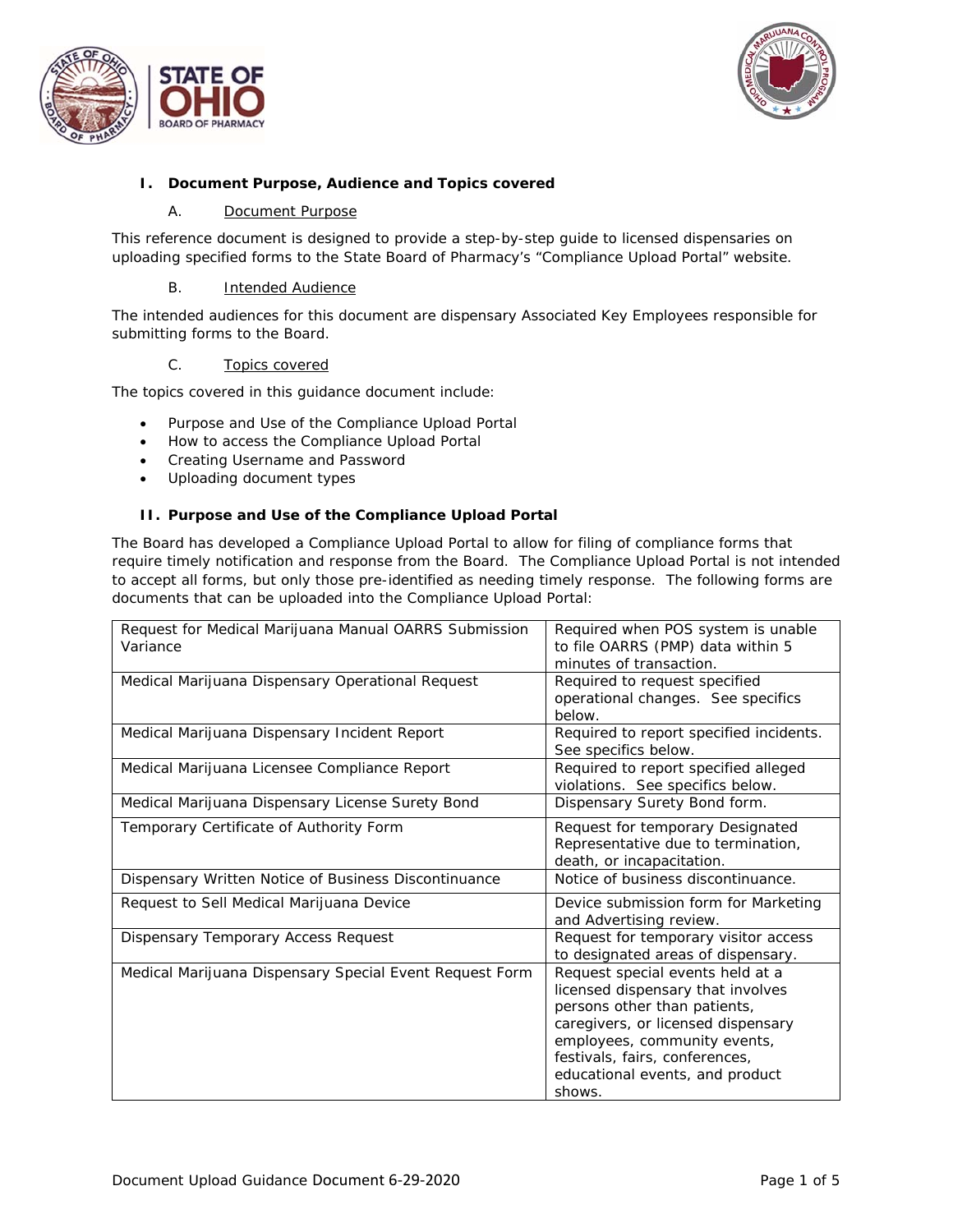



| Medical Marijuana Special Event Request Form     | Required when requesting to host,<br>attend, sponsor, or participate in a<br>special event.                      |
|--------------------------------------------------|------------------------------------------------------------------------------------------------------------------|
| Medical Marijuana Dispensary License Escrow Form | Required for compliance with OAC<br>$3796:6 - 2 - 11$ .                                                          |
| <b>Employee Separation Form</b>                  | Required upon termination or when a<br>dispensary employee otherwise ceases<br>to be employed with a dispensary. |

#### **The following forms must be used for the specified reporting:**

#### **Medical Marijuana Dispensary Operational Request**

| Hours of Operation Change                        | <b>METRC Inventory Adjustment</b>       |
|--------------------------------------------------|-----------------------------------------|
| Change Date/Time of Product Destruction          | Change of Policy and Procedures         |
| Storage of Records Offsite                       | Change of Location of Inventory Records |
| Other Compostable Mixed Waste                    |                                         |
| Cancellation to Manually Enter Dispensation Data |                                         |
| in PMP Clearinghouse                             |                                         |

#### **Medical Marijuana Dispensary Incident Report**

| Error in Dispensing                       | Unauthorized Dispensary Access               |
|-------------------------------------------|----------------------------------------------|
| Video Surveillance System Outage          | Discover of fraudulent or Unlawful           |
|                                           | Recommendation                               |
| Adverse Action Against an Employee by Any | Failure to Submit Dispensation Data to OARRS |
| Licensing Authority                       |                                              |

#### **Medical Marijuana Licensee Compliance Report**

| Theft, Loss, or Diversion of Medical Marijuana | Theft or Loss of Medical Marijuana Inventory or |
|------------------------------------------------|-------------------------------------------------|
|                                                | theft or Loss of Currency                       |
| Report Dispensary Employee Disqualifying       | Report Dispensary Employee Arrest, Charge, or   |
| Offense                                        | Conviction for a Misdemeanor or Felony Offense  |
| Violation of State Drug Laws                   |                                                 |

#### **Medical Marijuana Dispensary Special Event Request Form**

| Onsite Event at licensed Dispensary | Professional or Business Conference |
|-------------------------------------|-------------------------------------|
| Community Event                     | Fair or Festival                    |
| <b>Educational Conferences</b>      | On-site Educational Events          |
| Trade Show                          | Other, not specified                |

#### **III. Obtaining Forms Specified for Upload**

Only forms specified can be uploaded via the Compliance Upload Portal. All forms are available on the Board's website under the Licensee Resource tab. You can locate the tab by clicking on the link provided or going to **medicalmarijuana.ohio.gov > Programs > Licensee Resources > Forms and Guidance for Compliance Upload Portal**. Open the form needed. Some forms are fillable pdf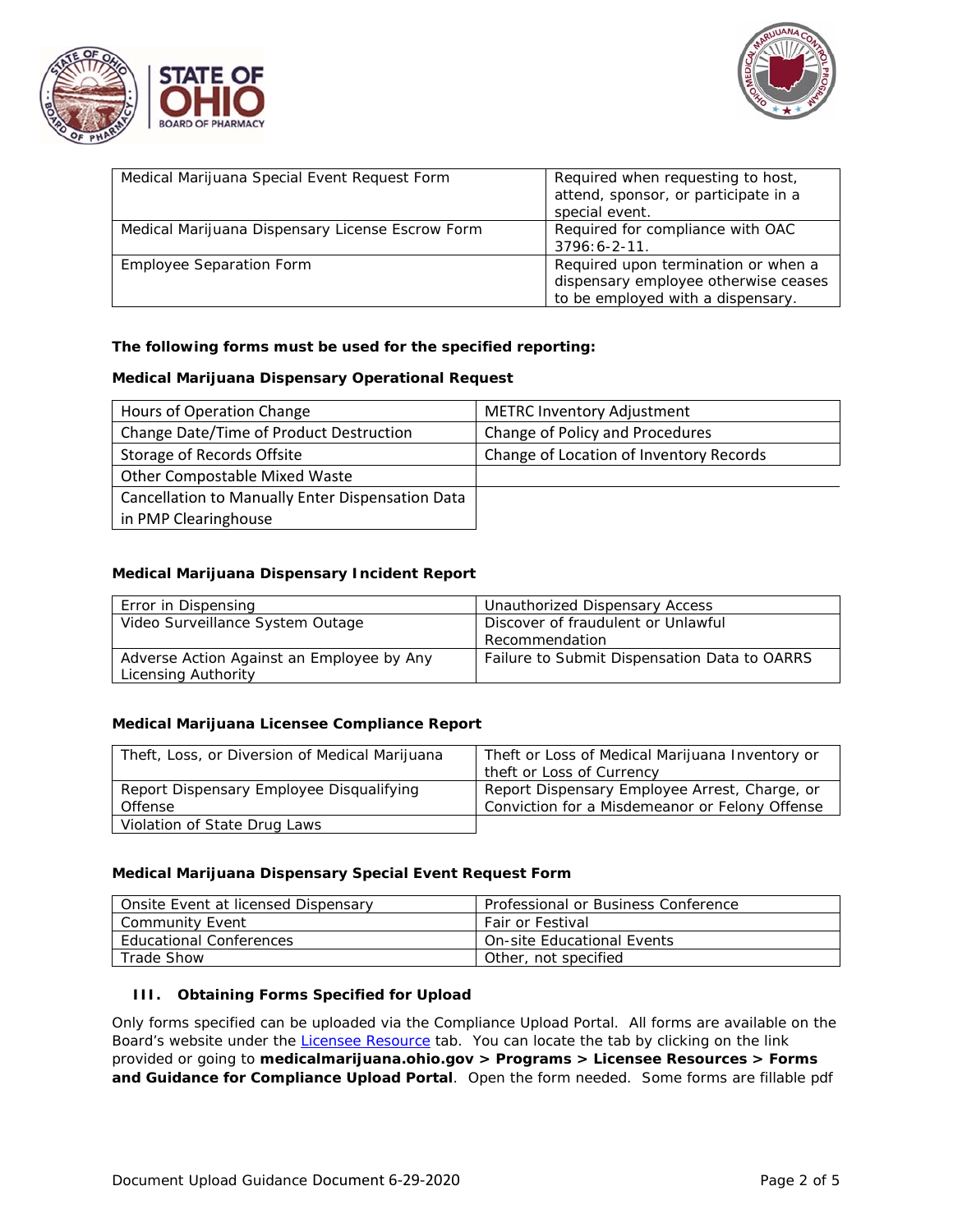



forms, so please complete the forms in the manner indicated. Once complete, scan the document and upload to the Compliance Upload system as described.

#### **IV. How to access the Compliance Upload Portal**

To access the Compliance Upload Portal users will go to the following website: https://www.pharmacy.ohio.gov/Licensing/DocumentUpload.aspx

To upload a compliance document, users will need to enter the dispensary license number and Security Code provided by the eLicense Ohio system. If a user does not know their dispensary license number and Security Code, the eLicense Ohio system has a "License Verification" feature for License number lookup and the Board provides a password lookup feature based on the dispensary license number. If license number and Security Code are known, skip to **"Uploading Document Types"** below.

#### **V. Obtaining the Dispensary's License Number and Security Code**

- A. If you already know your Dispensary's license number and security code, proceed to VI 'Uploading Document Types' below.
- B. If license number and Security Code is unknown, follow these steps:
	- a. Click on to link, "Verification Page" as shown in fig. 1 below.

#### Fig. 1

### **DOCUMENT UPLOAD**

Instructions: Please complete the fields below to Log In. Input your license number exactly as it appears on the Verification Page. To retrieve your security code, use the link below.

> b. Next, click on business and enter the Business Name and the "Board of Pharmacy" as the Board Name as shown in fig. 2 & 3.

#### Fig. 2

| First Name |           | License Number |  |
|------------|-----------|----------------|--|
|            | <b>OR</b> | Board Name     |  |
|            |           | $-None-$       |  |
|            | Last Name | <b>SEARCH</b>  |  |

#### Fig. 3

| Verify a License                                                        | <b>INDIVIDUAL</b><br><b>BUSINESS</b> |  |
|-------------------------------------------------------------------------|--------------------------------------|--|
| To verify a license, select Individual or                               | <b>Business Name</b>                 |  |
| Business, enter search criteria and click<br>Search to see the results. | Board Name                           |  |
|                                                                         | $-None-$                             |  |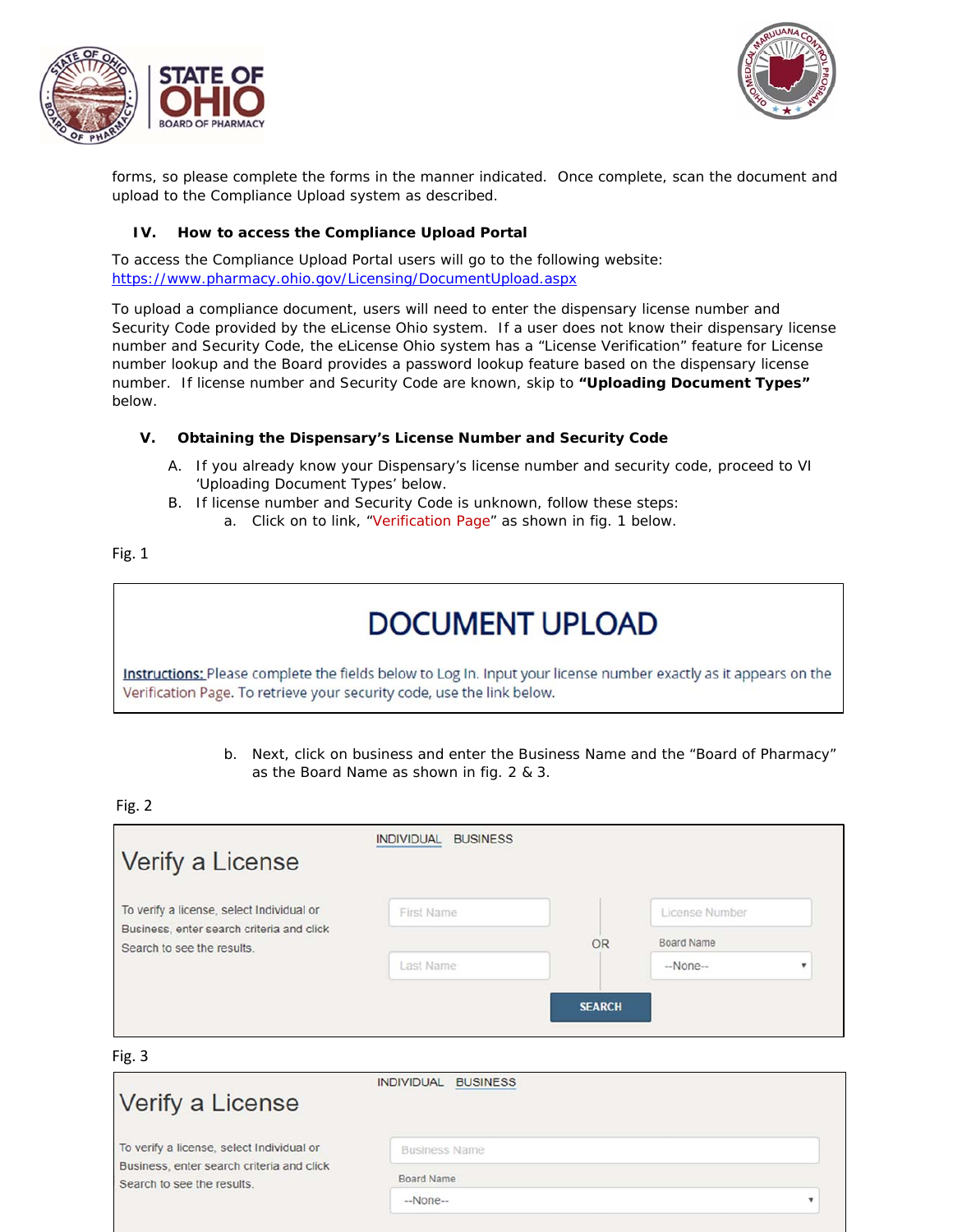



c. After determining the dispensary license number, the Security Code can be retrieved by clicking on the "Look Up Your Security Code" link at the bottom of the Document Upload page, as shown in fig. 4 below.

#### Fig. 4

| Your license number:                                                                                                                                                                                                                                                                                                                                                                                   |
|--------------------------------------------------------------------------------------------------------------------------------------------------------------------------------------------------------------------------------------------------------------------------------------------------------------------------------------------------------------------------------------------------------|
| <b>SUBMIT</b>                                                                                                                                                                                                                                                                                                                                                                                          |
| If you cannot provide the information requested on this page, you may send an email to Licensing@Pharmacy.Ohio.Gov<br>to request your license number and security code. Be sure to include the license number (if available), name of licensee,<br>location of licensee if a business, phone number and your full name in the body of the email. Please allow up to four<br>business days for a reply. |

#### **VI. Uploading Document Types**

A. On the Compliance Upload Portal Website, enter the Dispensary License number and Security Code as shown in fig. 5 below.

| Fig. 5                                             |  |
|----------------------------------------------------|--|
| License Number                                     |  |
| <b>Security Code</b>                               |  |
| <b>LOG IN</b>                                      |  |
| <b>Related Links</b><br>Look Up Your Security Code |  |

- B. On the Compliance Upload Portal document upload page (Fig. 6):
	- a. Verify the email address is correct.
	- b. Under document type, choose the document type that corresponds to the document title on the form.
	- c. Click "Submit Document".